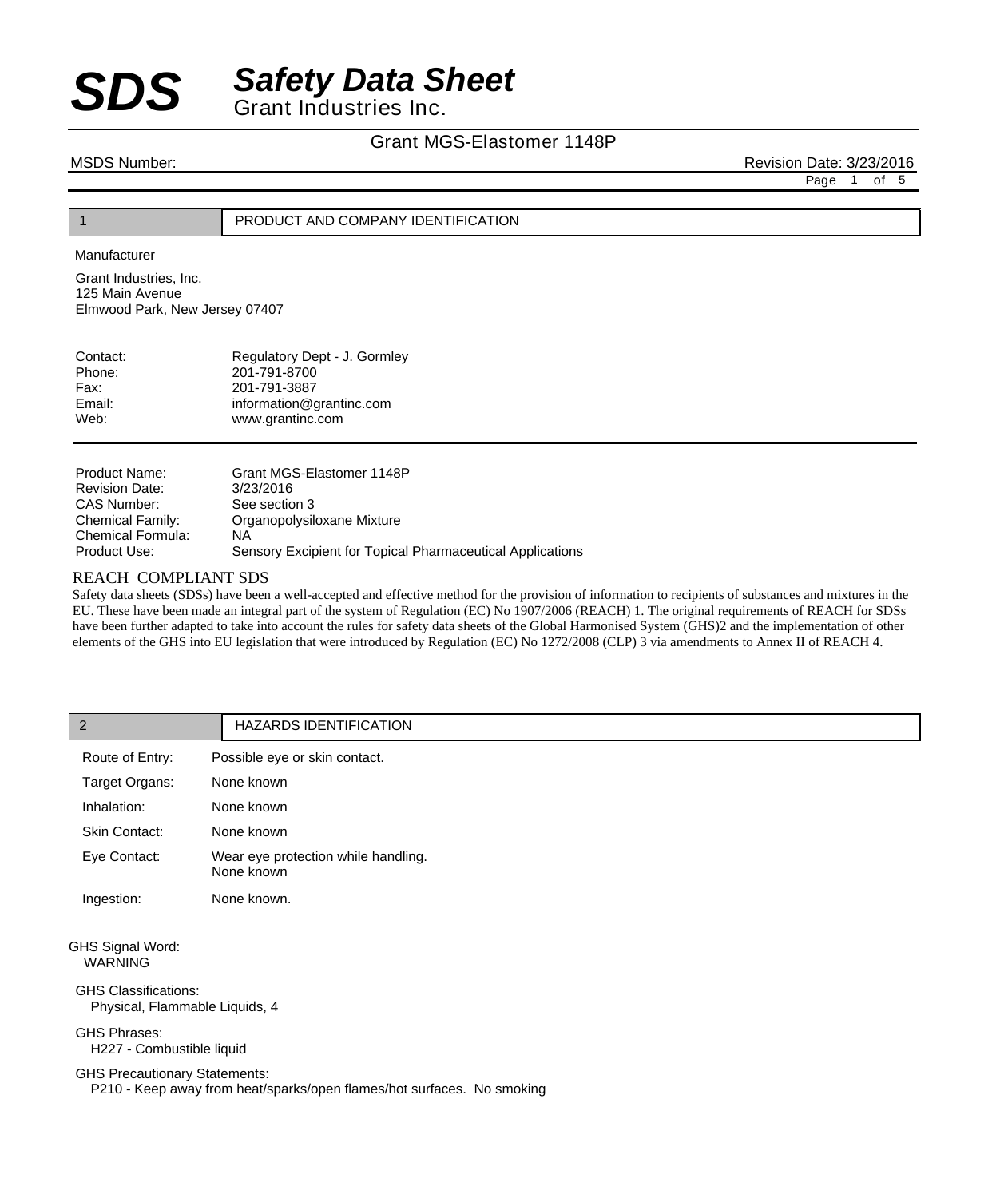### Grant MGS-Elastomer 1148P

MSDS Number: Revision Date: 3/23/2016 Page 2 of 5

Info on this product mixture: GHS Hazard Symbols: none

|                                                   | COMPOSITION/INFORMATION ON INGREDIENTS                 |                                           |                                         |  |
|---------------------------------------------------|--------------------------------------------------------|-------------------------------------------|-----------------------------------------|--|
| Ingredients:<br>Excipient Name                    | $\text{Cas }#$                                         | Einecs $#$                                | UNII                                    |  |
| Cyclomethicone 5<br>Polysilicone-11<br>Petrolatum | $541 - 02 - 6$<br>$156065 - 02 - 0$<br>$8009 - 03 - 8$ | $208 - 764 - 9$<br>polymer<br>' 232-373-2 | OTHT5PCIOR<br>9E4CO0W6C5<br> 4T6H12BN9U |  |

All Percentages are Proprietary

| $\overline{4}$ | <b>FIRST AID MEASURES</b>                                                                        |
|----------------|--------------------------------------------------------------------------------------------------|
| Inhalation:    | Remove victim to fresh air. Seek medical attention if respiratory irritation or distress occurs. |
| Skin Contact:  | Wash affected areas with soap and water. Consult physician if irritation persists.               |
| Eye Contact:   | Flush eyes with water for at least 15 minutes. Consult physician if irritation persists.         |
| Ingestion:     | Call a physician immediately. Do not induce vomiting without medical advice.                     |

|              | FIRE FIGHTING MEASURES |
|--------------|------------------------|
|              |                        |
| Elemmetriitu | $C$ ambuatibla         |

| Flammability:       | Combustible    |
|---------------------|----------------|
| Flash Point:        | 171 °F (77 °C) |
| Flash Point Method: | Close Cup      |
| Autoignition Temp:  | NA.            |

Extinguishing Media: Water, CO2, dry chemical, foam Special Fire Fighting: Use self-contained breathing apparatus, due to possible generation of toxic fumes.

|  | MCACIIDEC<br><b>-105</b><br>.<br>Δ(<br>ELEASE ME<br>-ASURES<br>יי<br>$\mathbf{L}$<br>. |
|--|----------------------------------------------------------------------------------------|
|--|----------------------------------------------------------------------------------------|

Dike and soak up with inert absorbent material (e.g. sand, silica gel, sawdust). Remove and dispose of in accordance with federal, state, and local laws.

|                       | HANDLING AND STORAGE                                       |  |  |
|-----------------------|------------------------------------------------------------|--|--|
| Handling Precautions: | Use with adequate ventilation, avoid eye and skin contact. |  |  |
| Storage Requirements: | keep container closed.                                     |  |  |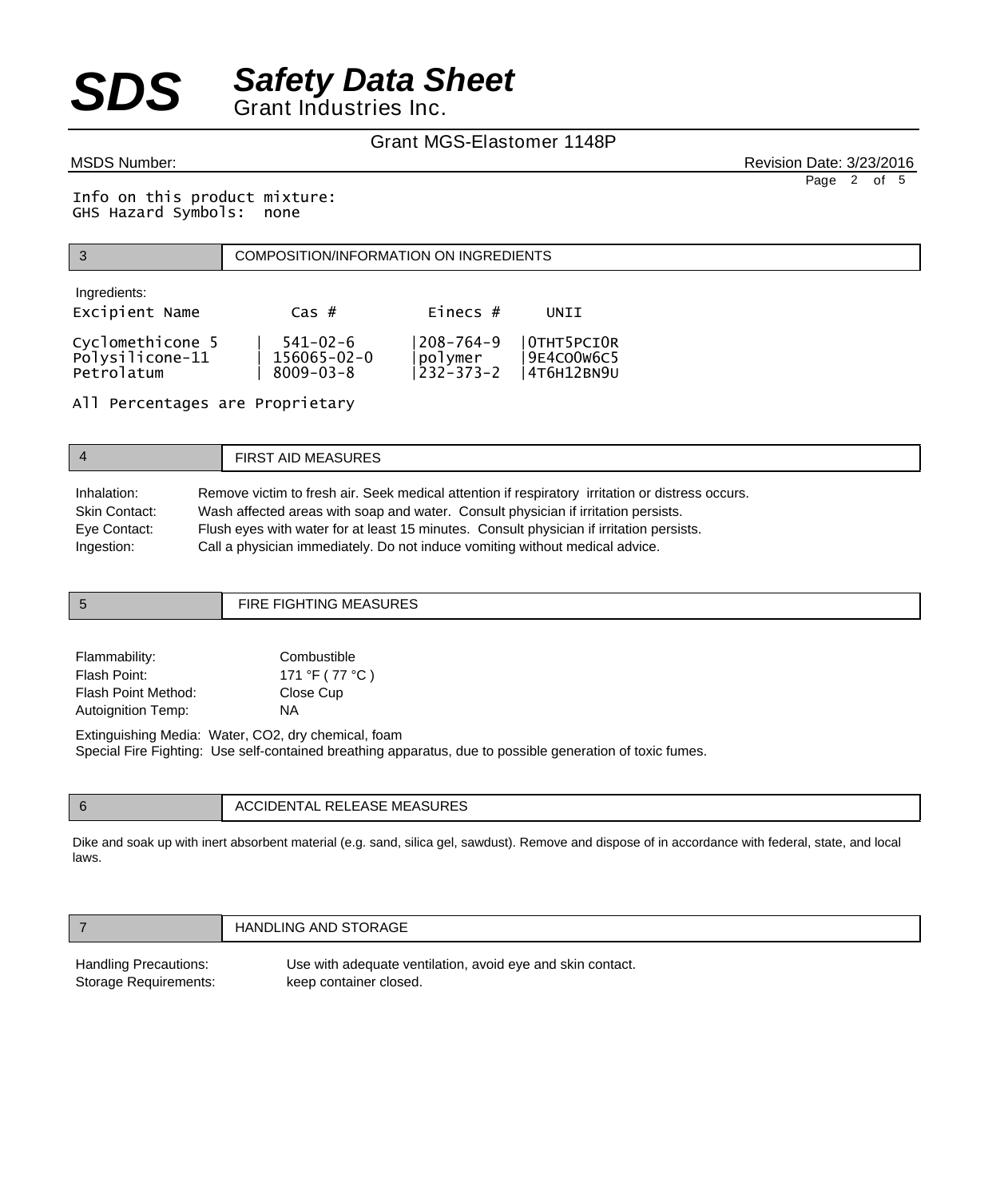#### Grant MGS-Elastomer 1148P

8 EXPOSURE CONTROLS/PERSONAL PROTECTION Maintain air concentrations in work spaces in acord with standards outlined in sections 2 and 3. HMIS PP, A | Safety Glasses Engineering Controls: Personal Protective Equip: MSDS Number: Revision Date: 3/23/2016 Page 3 of 5

> Eye contact should be prevented through use of chemical safety glasses with side shields or splash proof goggles. An emergency eye wash should be readily accesible to the work area. Skin contact should be minimized through use of gloves and suitable long-sleeved clothing (i.e., shirts and pants).

| Vapor Pressure:<br>pH:        | Not Determined<br><b>NA</b>      |                       |                |  |  |
|-------------------------------|----------------------------------|-----------------------|----------------|--|--|
| <b>Partition Coefficient:</b> | 5.2                              | Vapor Density:        | Not Determined |  |  |
| Boiling Point:                | 210 C                            | Freezing/Melting Pt.: | <b>NA</b>      |  |  |
| Spec Grav./Density:           | 0.97                             | Solubility:           | 0.017          |  |  |
| <b>Physical State:</b>        | Gel                              | Odor:                 | Low - Typical  |  |  |
| Appearance:                   | <b>Translucent Gel</b>           |                       |                |  |  |
|                               |                                  |                       |                |  |  |
| 9                             | PHYSICAL AND CHEMICAL PROPERTIES |                       |                |  |  |

10 STABILITY AND REACTIVITY Stable Avoid sparks or combustion sources. Use with adequate ventilation. None known May produce toxic oxides of carbon upon combustion. None known Stability: Conditions to Avoid: Materials to Avoid: Hazardous Decomposition: Hazardous Polymerization: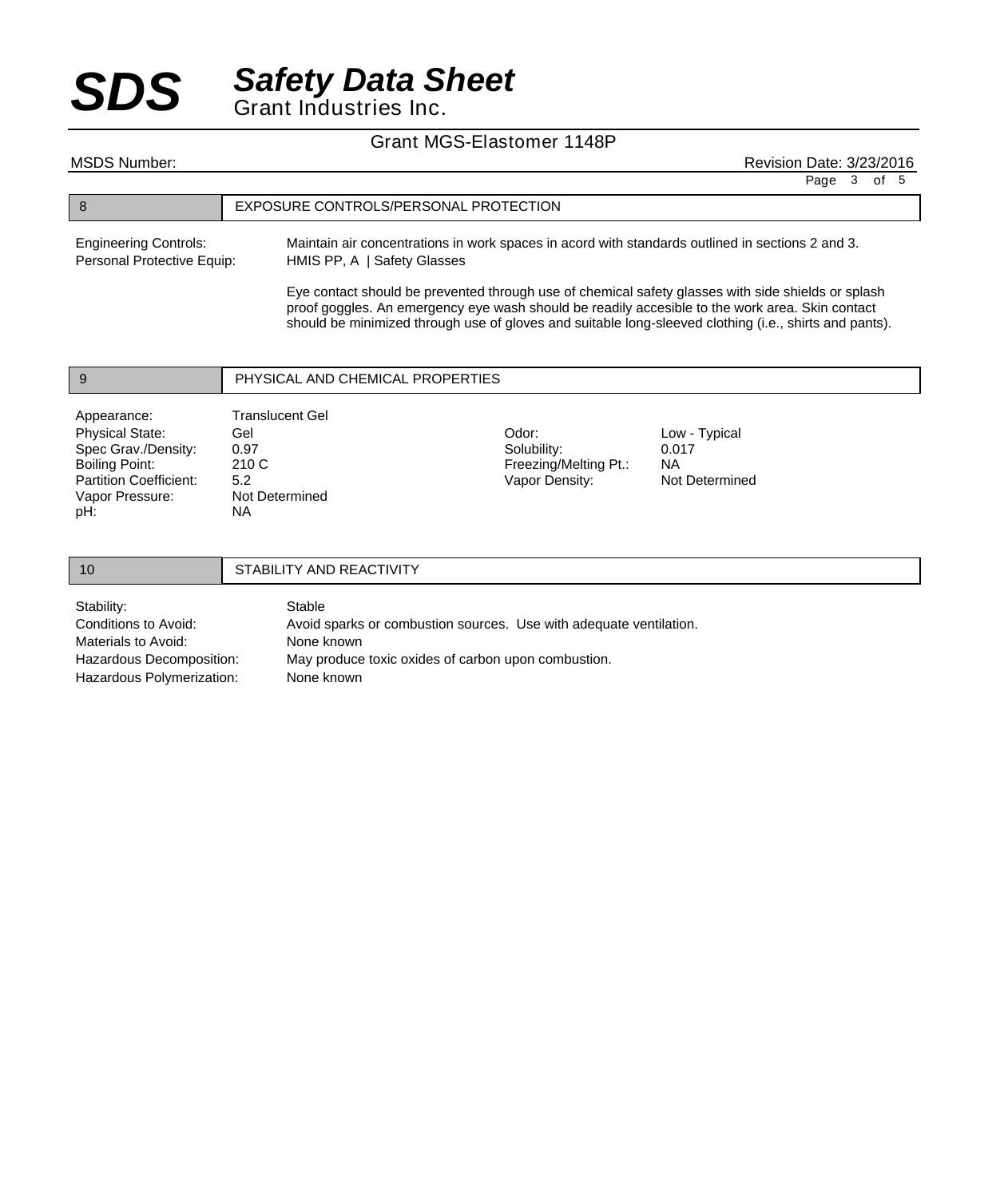### Grant MGS-Elastomer 1148P

MSDS Number: **Revision Date: 3/23/2016** Page 4 of 5

11 **TOXICOLOGICAL INFORMATION** 

The combination of the ingredients in this product are not acutely irritating or sensitizing.

Individual component info:

|        | <b>Organism Test Type Route</b> |      | <b>Reported Dose (Normalized</b><br>Dose) | <b>Effect Source</b>                                                   |
|--------|---------------------------------|------|-------------------------------------------|------------------------------------------------------------------------|
| rabbit | LD50                            | skin | > 16mL/kg (16mL/kg)                       | <b>Toxicology and Applied Pharmacology. Vol.</b><br>28, Pg. 313, 1974. |
| rat    | LC                              |      | inhalation > 2700mg/m3/4H (2700mg/m3)     | National Technical Information Service.<br>Vol. OTS0572802,            |
| rat    | LD50                            | oral | > 24134mg/kg (24134mg/kg)                 | National Technical Information Service.<br>Vol. OTS0572801,            |

#### Petrolatum

| Organism Test Type Route |             |      | <b>Reported Dose (Normalized</b><br>Dose) | <b>Effect</b> | Source                                                     |
|--------------------------|-------------|------|-------------------------------------------|---------------|------------------------------------------------------------|
| mouse                    | <b>LD50</b> | neal | intraperito > $50gm/kg (50000mg/kg)$      |               | National Technical Information Service.<br>Vol. AD691-490. |

| -12 | <b>I ECOLOGICAL INFORMATION</b> |
|-----|---------------------------------|
|     |                                 |

### Environmental Fate and Distribution: No specific information is available

| -13 | DISPOSAL CONSIDERATIONS |
|-----|-------------------------|
|-----|-------------------------|

Waste Disposal: Dispose in accordance with local, state and federal laws as a non-hazardous, non-VOC raw material.